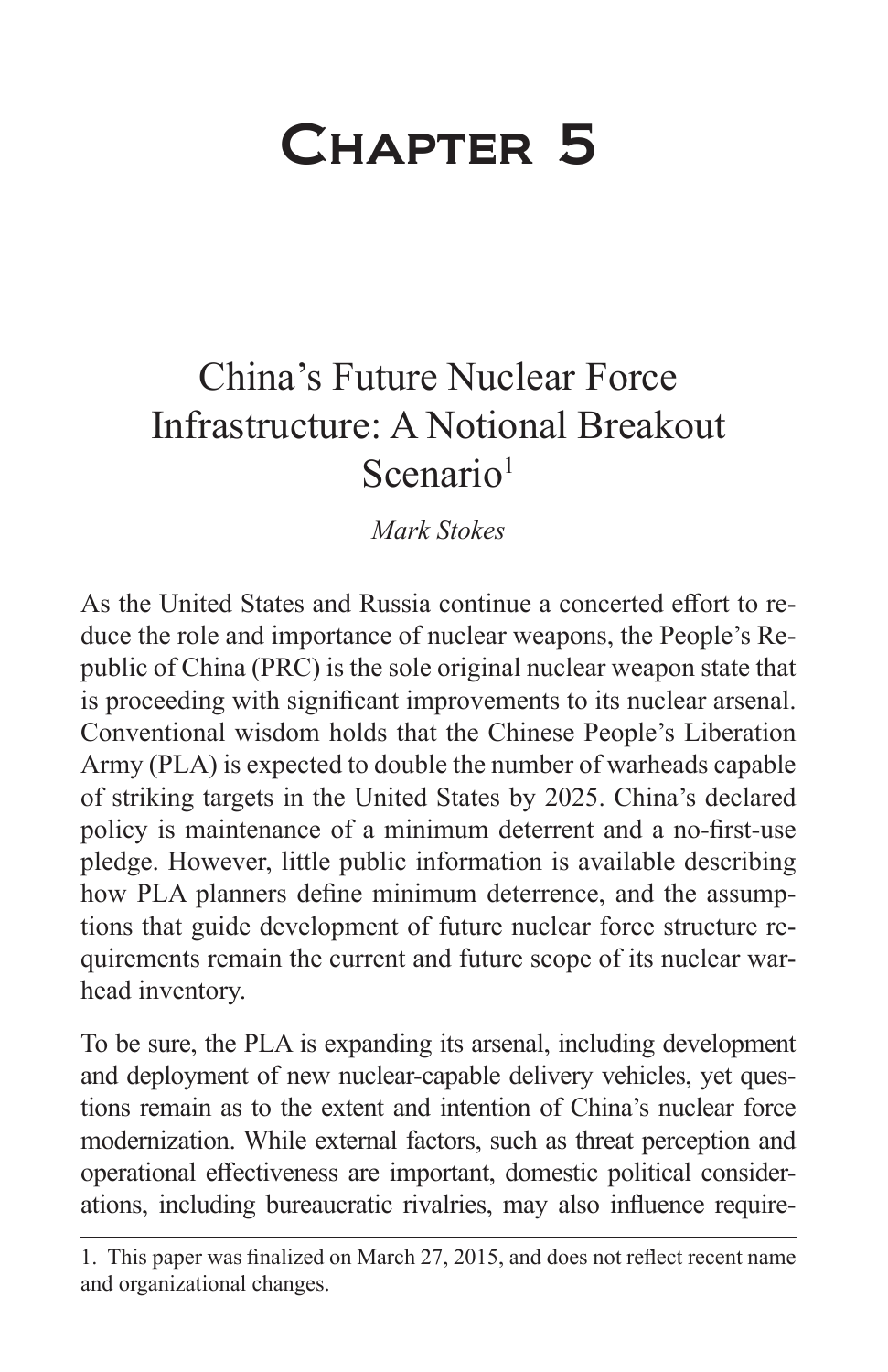ments. Which factors might drive a future force structure larger than currently envisioned? How might the PLA proceed? What are the implications? This paper attempts to address a scenario involving a significant expansion of China's nuclear weapons inventory.

#### *Baseline Force Structure*

A preliminary assessment of the PLA command and control structure sets the stage for a scenario describing a significantly expanded nuclear force. Authority over China's nuclear force resides with the Chinese Communist Party (CCP) Political Bureau (Politburo) and its seven-member Standing Committee. The Politburo delegates control of nuclear forces to the Central Military Commission (CMC). The CMC Chairman is dual hatted as CCP Secretary General and exercises direct authority over China's nuclear arsenal with the advice of two CMC vice chairmen. In addition to the Minister of Defense, the seven CMC members that report to the chairman include the Chief of General Staff (COGS); directors of the General Political Department (GPD), General Logistics Department (GLD), and General Armaments Department (GAD). Since 2004, commanders of the PLA Navy, Air Force, and Second Artillery Force were elevated CMC members.

Each of the eight members carries equal authority within the CMC, but the Minister of Defense traditionally has been first among equals, followed by the COGS. The COGS oversees the PLA General Staff Department (GSD), a powerful organization that not only functions as joint staff headquarters but also as ground forces headquarters. The COGS also oversees seven military regions that are roughly comparable to U.S. combatant commands.

While the PLA Navy and Air Force have been nominally independent, the COGS exercises considerable control over the two services. As two of eight CMC members, service commanders now enjoy a grade equal to the COGS. However, Navy and Air Force component commands are operationally subordinate to the military region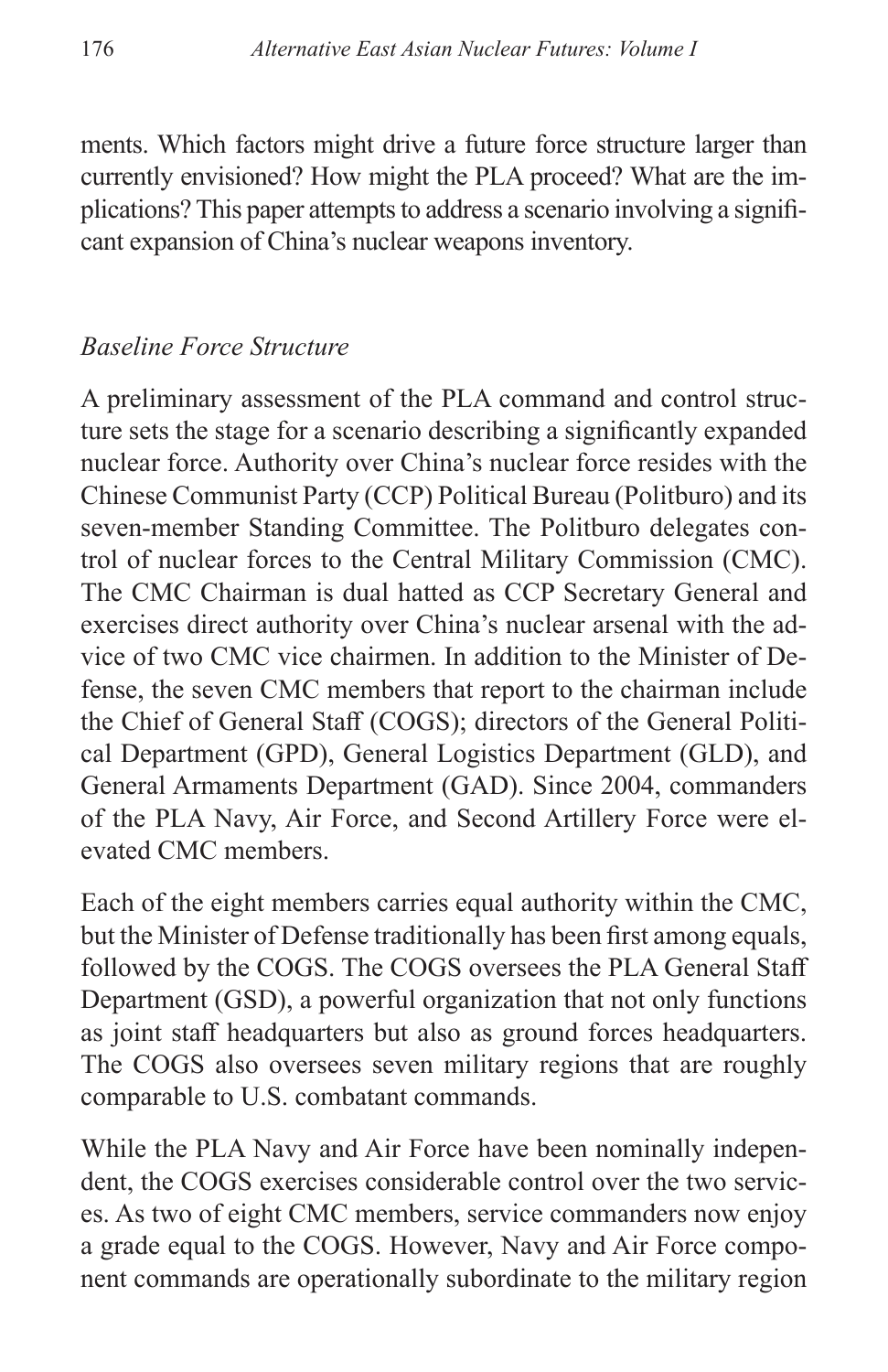commander. For example, the Navy South Sea Fleet commander is dual hatted as one of five deputy commanders of the Guangzhou Military Region. As a result, the CMC chairman exercises command authority over Navy and Air Force operational assets through the COGS.

Unlike the Air Force and Navy, nuclear forces under Second Artillery fall outside of the command authority of the COGS and the GSD-led military regional command system. The CMC chairman exercises direct command authority over Second Artillery nuclear assets. The Second Artillery's six corps-level regional commands have been fully independent from military regions. While the PLA Navy and Air Force may operate platforms capable of delivering nuclear payloads, Second Artillery most likely has retained exclusive custodianship of China's nuclear warheads. Centralized management is facilitated by a minimal deterrence doctrine, which limits the number of warheads that must be stored and secured.

The Second Artillery also has functioned as the CMC's executive authority for nuclear policy, future requirements development, and acquisition of nuclear weapon systems. The China Academy of Engineering Physics (CAEP), a defense industrial enterprise under joint civilian-military management, supplies Second Artillery with nuclear warhead sub-systems. Other defense industrial enterprises are responsible for engineering and production of ballistic missiles capable of delivering nuclear warheads out to intercontinental range.

Since production of China's first nuclear device almost 50 years ago, the CMC has maintained separate organizational systems for missiles and warheads. The Second Artillery leadership oversees six regional missile armies, referred to as bases. A missile base consists of between three and seven launch brigades and a number of support regiments responsible for training, transportation, warhead assembly, and communications. Each brigade is comprised of six battalions that each manages at least one mobile launcher or missile silo.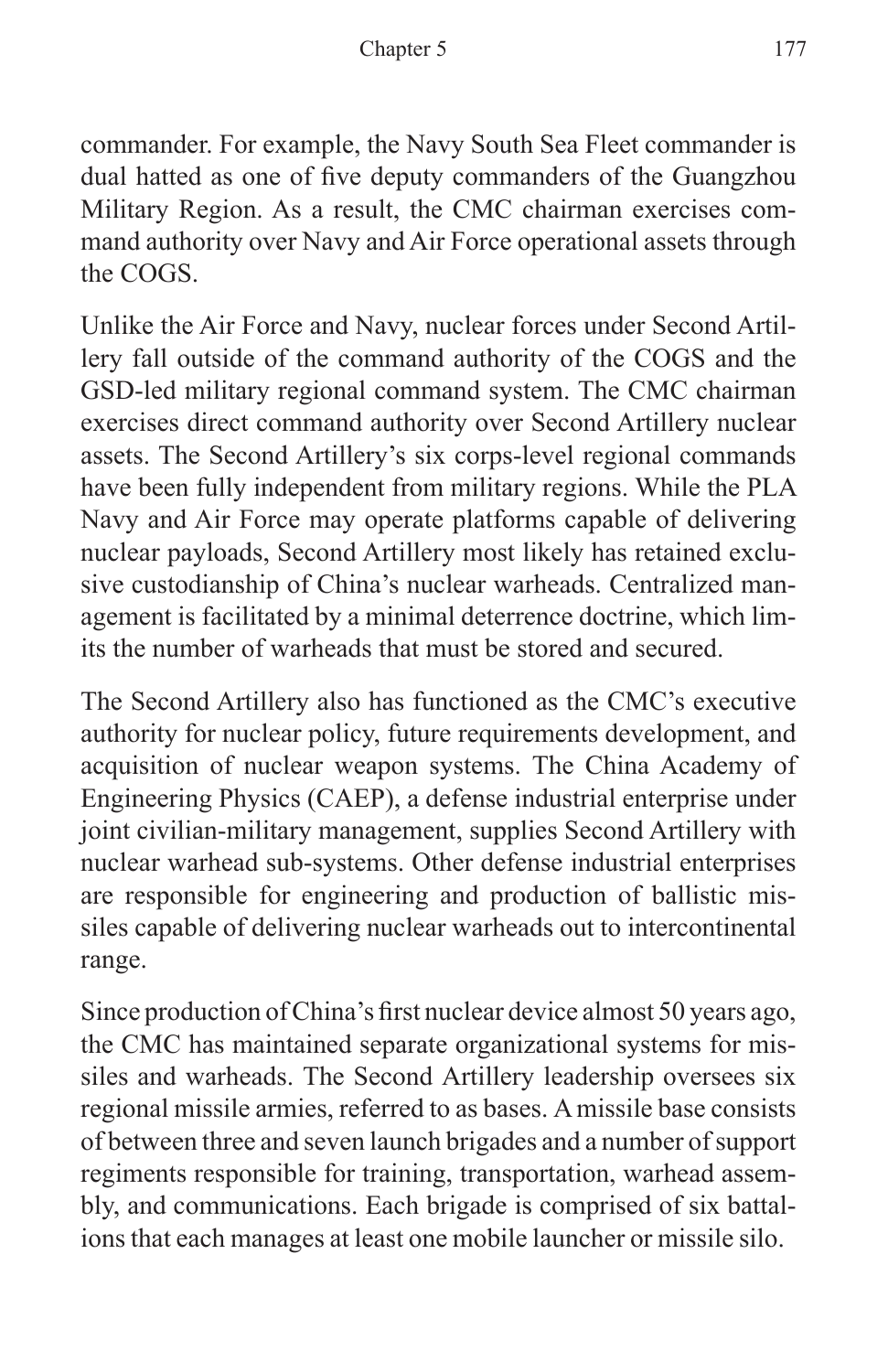A separate organization, equal in grade to a missile army (base), functions as central custodian for Second Artillery nuclear warheads. Base 22, the central nuclear warhead complex, is located in Taibai County, deep in the Qinling Mountains of Shaanxi Province. Between 1965 and 1979, the CMC's defense acquisition and technology department fulfilled this function. In 1979, Base 22 was resubordinated to Second Artillery. While Base 22 retains control over most of the PLA's inventory of nuclear warheads, a small number are distributed to each of the six missile bases. A specialized regiment with a dual chain of command (missile base and warhead base) is responsible for warhead inspection, assembly, and other pre-launch preparations. According to one authoritative Second Artillery account, depots under each of the six missile bases only store a minimal number of nuclear warheads at any one time.<sup>2</sup>

The PLA is focused upon a survivable nuclear second strike involving deployment of expanded range and submarine-launched variants of the DF-31 intercontinental ballistic missile (ICBM) and possible introduction of a mobile ICBM capable of delivering multiple independently targetable re-entry vehicles (MIRVs). For many years, the silo-based DF-5 was the principle flight vehicle for strikes against targets in the continental United States. In addition to possible introduction of a MIRV variant of the DF-5, the Second Artillery is increasing the number of brigades equipped with the DF-31A and introducing a variant of the DF-31 ICBM—the JL-2—that is capable of launch from PLA Navy submarines. The Second Artillery also appears to be investing in research and development (R&D) on a mobile ICBM capable of delivering MIRV payloads.

Guided by a principle of minimal deterrence and overriding concern over stockpile security, most public assessments conclude that the PLA maintains a relatively limited number of nuclear weapons, perhaps around 250 warheads. In a 2006 statement before the Senate

<sup>2.</sup> Yu Jixun, ed., *Second Artillery Campaign Science* (第二炮兵战役学), Beijing, PLA Press, 2004, p. 202.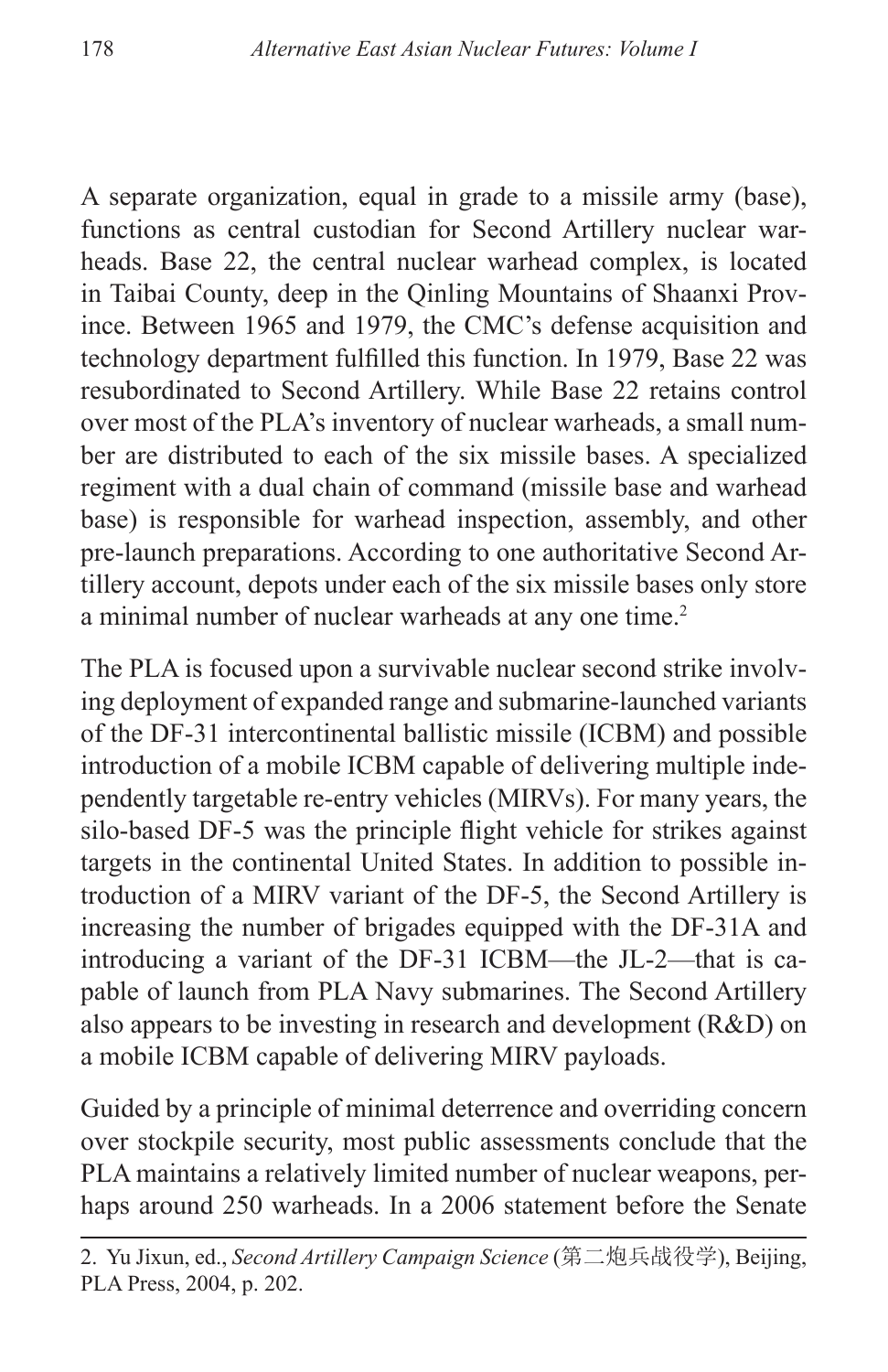Armed Services Committee, a senior Defense Intelligence Agency (DIA) authority assessed that China currently has more than 100 nuclear warheads and that "the number of deployed Chinese nuclear-armed theater and strategic systems will increase in the next several years." DIA assessed that China likely has fewer than 50 intercontinental ballistic missiles (ICBMs) that could strike the United States, but that figure could double by 2025.

Based on fissile material and delivery vehicle estimates, the Federation of American Scientists (FAS) assesses that around 240 nuclear warheads are available for delivery on approximately 180 missiles and aircraft. As many as 140 of the operational missiles are land-based, and 50 of those can reach the continental United States. The remaining warheads are believed to be spares or earmarked for submarine-launched ballistic missiles and bombers. While these estimates appear reasonable, a margin of error exists, particularly with regard to future inventory.

### *Drivers for an Expanded Force Structure*

In 2002, U.S. Secretary of Defense Donald Rumsfeld highlighted a scenario in which a nuclear force, such as China's, could "sprint to parity" as the United States and Russia reduce the number of nuclear weapons and launchers.<sup>3</sup> There are a number of plausible

<sup>3.</sup> Among various sources addressing the possibility or unlikelihood of a "sprint to parity" breakout scenario, see Brad Roberts, "On Order, Stability, and Nuclear Abolition," in George Perkovich and James M. Acton, eds., *Abolishing Nuclear Weapons: A Debate*, Washington, DC: Carnegie Endowment for International Peace, 2009, pp. 163-166; Michael O. Wheeler, "Nuclear Parity with China?," Alexandria, VA: Institute for Defense Analysis, 2012; Jeffrey Lewis, "The Ambiguous Arsenal," *Bulletin of Atomic Scientists* 61, no. 3, May/June 2005, pp. 52-59, available from [web.archive.org/web/20050525064447/http://www.the](web.archive.org/web/20050525064447/http://www.thebulletin.org/article.php?art_ofn=mj05lewis)[bulletin.org/article.php?art\\_ofn=mj05lewis](web.archive.org/web/20050525064447/http://www.thebulletin.org/article.php?art_ofn=mj05lewis); Gregory Kulacki, "China's Nuclear Arsenal: Status and Evolution," Cambridge, MA: Union of Concerned Scientists, October 2011, available from www.ucsusa.org/nuclear weapons and [global\\_security/solutions/us-china-cooperation/chinas-nuclear-arsenal.html](www.ucsusa.org/nuclear_weapons_and_global_security/solutions/us-china-cooperation/chinas-nuclear-arsenal.html); and Caroline S. Reilly, "Assessing the Prospect of China's Potential 'Sprint to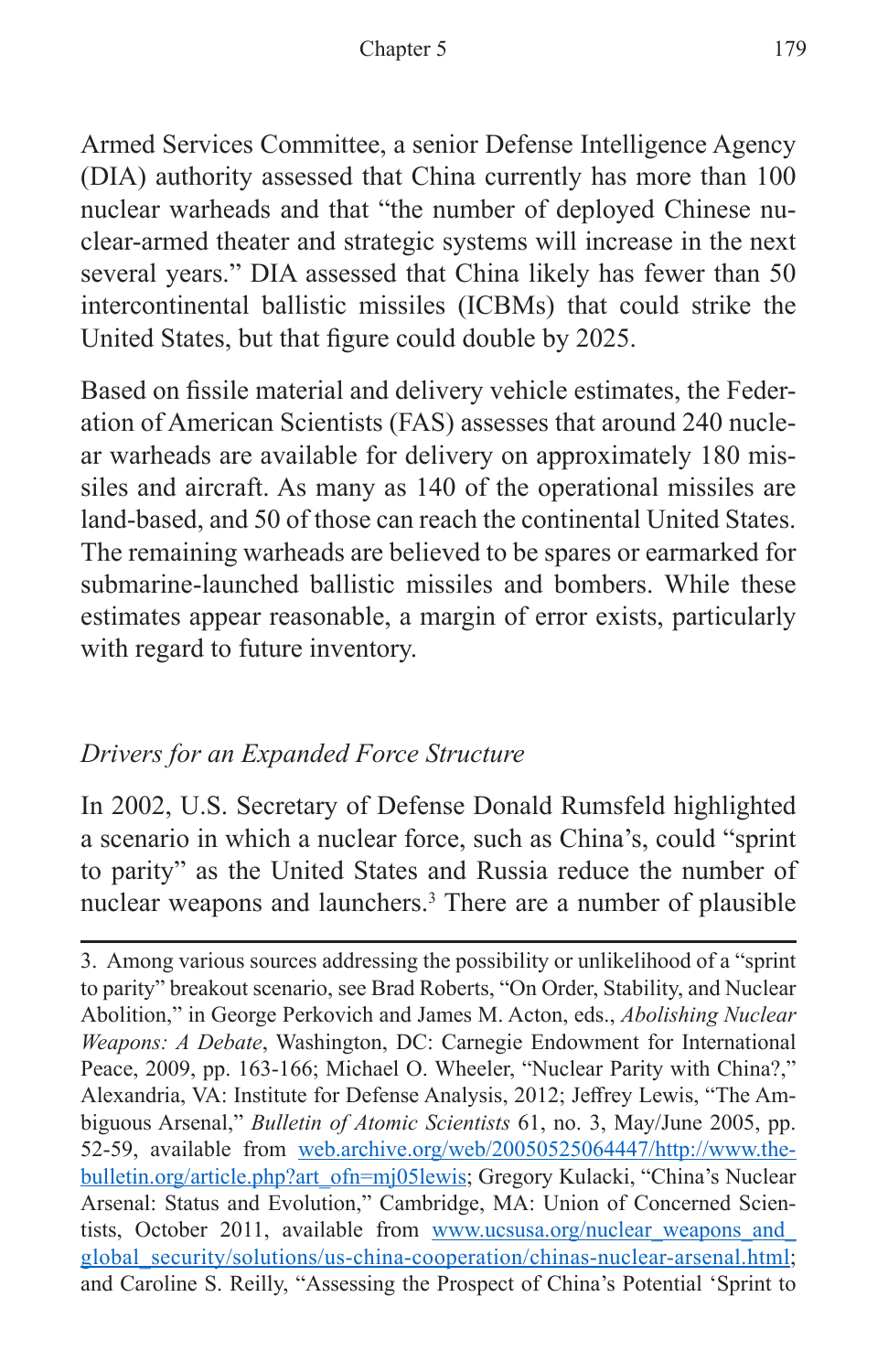reasons why China would not make that choice. While unlikely, thinking through a breakout scenario or "rush to parity" could be a useful exercise. In evaluating a rush to parity scenario, a first question relates to motives: Why would the CCP Politburo Standing Committee and CMC pursue a significant expansion of the PLA's nuclear weapon inventory?

#### Threat Perception

Senior leaders develop requirements based on threat perception, calculated deterrence, and operational doctrine. China's nuclear operations doctrine calls for a force equipped with the minimal number of warheads required to deter a potential adversary from launching a nuclear attack against Chinese territory. Minimal deterrence entails a credible ability to reconstitute after a nuclear attack and then an assured ability to retaliate in kind.

Such a doctrine requires detailed and accurate calculations of how much pain the United States and other potential nuclear powers could endure. Deterrence and psychological operations enjoy a symbiotic relationship. The GPD, which manages the PLA's political work system, oversees a powerful organization responsible for strategic psychological operations and attenuating or amplifying the political effects of existing or latent nuclear weapons. Regular assignments of career Second Artillery officers to senior GPD positions reflect the intimate linkage between military operations and desired political effects.

Determination of required number of warheads may be based on estimated attrition of payloads expected to reach their targets due to losses on the ground or inception in flight. Planning for use of nuclear weapons to support warfighting could increase requirements significantly. However, increasingly accurate and lethal convention-

Parity'," in Nuclear Scholars Initiative: A Collection of Papers from the 2011 Nuclear Scholars Initiative, Washington, DC: Project on Nuclear Issues, *Center for Strategic and International Studies*, December 2011, pp. 156–173.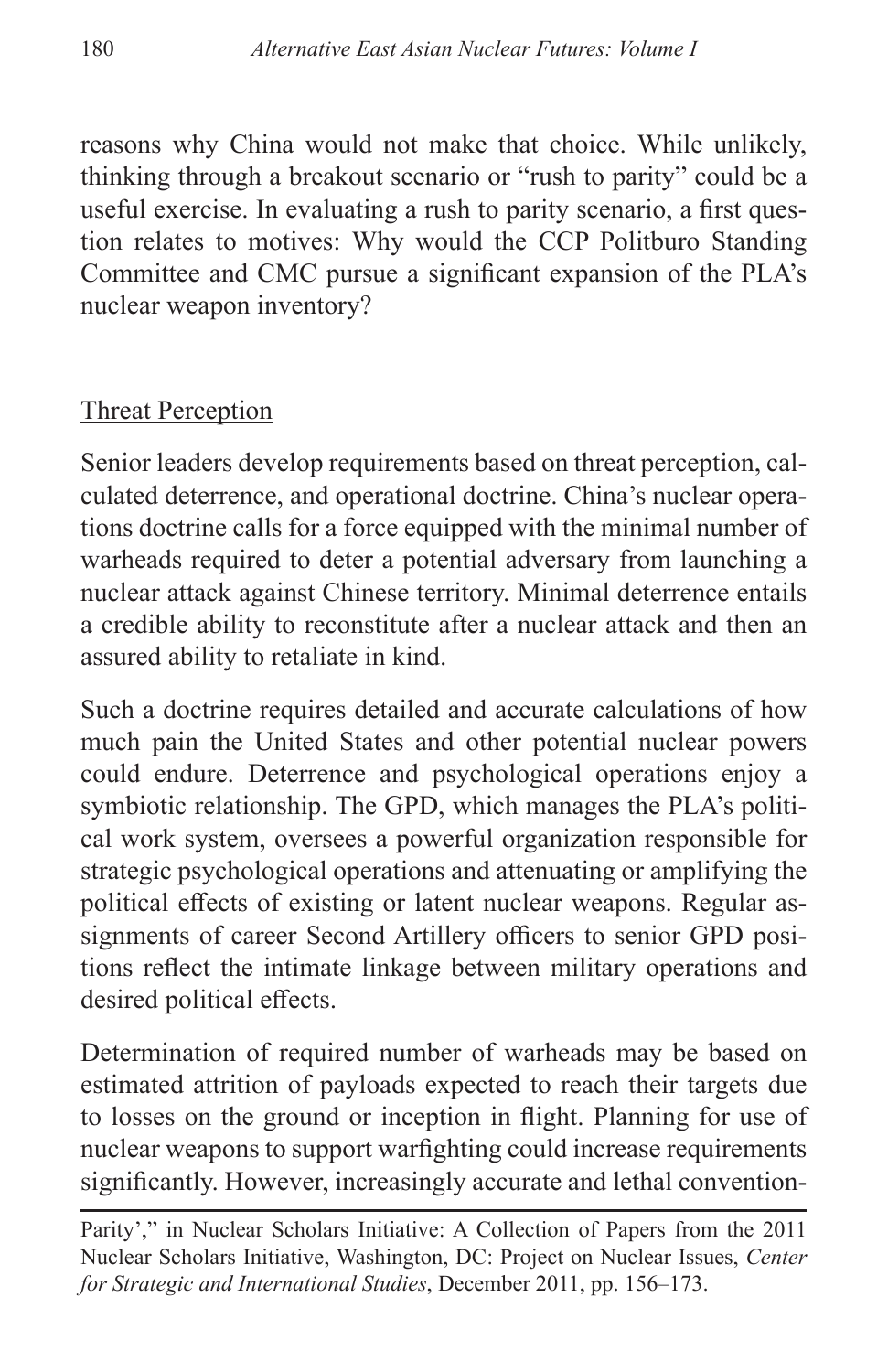al payloads able to achieve the desired effects may decrease incentives for fielding a large arsenal of tactical nuclear weapons.

Force planners and political analysts may perceive a shift in the threat environment that could reduce PLA confidence in its assured retaliatory capability and the adequacy of its nuclear weapon inventory. Nuclear states of potential concern include the United States, Russia, and India, among others. A number of scenarios could trigger a significant expansion of China's inventory of nuclear weapons. For example, a loss of confidence in U.S. extended deterrence could reverse Japan's traditional aversion to nuclear weapons and trigger an independent nuclear capability. A second scenario could be Russian withdrawal from the Intermediate Range Nuclear Forces (INF) Treaty and subsequent deployment of nuclear-capable missiles that had been previously restricted under terms of the treaty.

# Expansion of Comprehensive National Power

Drivers shaping future force structure may not be limited to rational considerations, such as threat perception and calculations of deterrence, coercion, and counter-coercion. Insecurities and values that are unique to China's political system may influence how leaders perceive the utility of nuclear weapons. As an important source of legitimacy, nuclear weapons are not only instruments of mass destruction but are also powerful symbols of a state's standing in the world. Analysts have evaluated China's relative position in terms of comprehensive national power and assessed steps needed to elevate its relative standing. As the United States and Russia pare their strategic nuclear arsenals down to a level that the PLA could reasonably match, the political advantages of establishing parity with the two largest nuclear powers may outweigh perceived costs.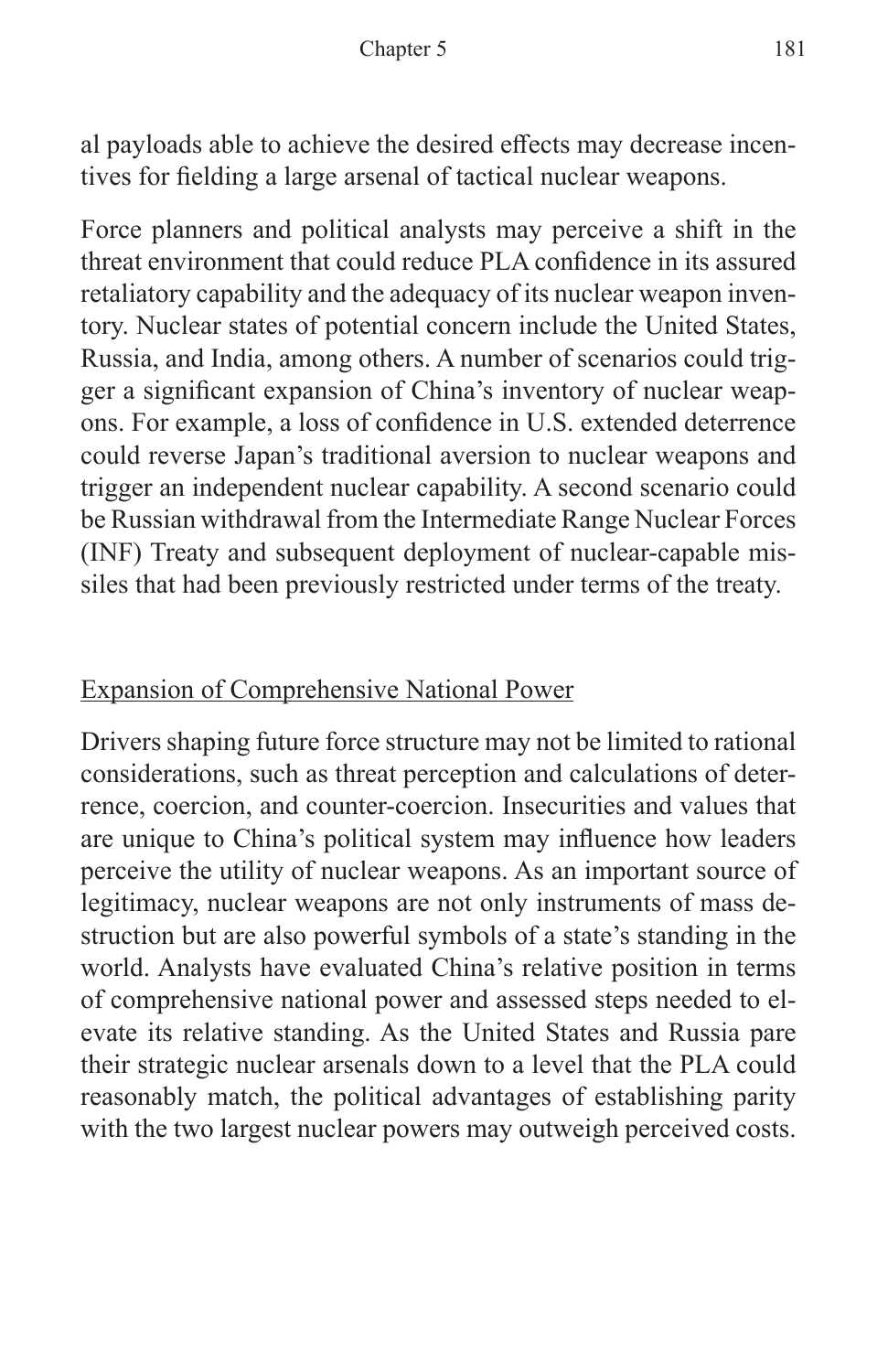# Decentralization

The PLA and other defense establishments around the world are characterized by competition among military services for prestige and share of resources. Since initiating its nuclear program in the 1950s, Chinese political leaders have granted nuclear warheads special political significance. Bureaucratic rivalries within the PLA that result in decentralization of custodianship also could drive an expansion of the PLA's nuclear warhead inventory. In the domestic Chinese context, nuclear weapons carry significant value as symbols of power and authority. One of the most quoted principles of CCP Chairman Mao Zedong is "political power grows out of the barrel of a gun."4 There is no gun more powerful than a nuclear weapon.

China's nuclear force was born during an era of tremendous political chaos. The Cultural Revolution, which began in 1966 and ended by 1976, produced enduring fears of political instability and concerns over warhead security after a move by a rival faction to seize China's nuclear arsenal in its early stage of development. Presumably, the side that asserted control over the PLA's most tangible symbols of military power likely would dominate the political agenda as well. Since then, security appears to have been a central factor in how the CMC assigns custodianship and ensures strict political control over its nuclear warheads.

Since the end of the Cultural Revolution, the Politburo Standing Committee and CMC Chairman appear to have entrusted the Second Artillery as sole custodians of China's limited nuclear weapon stockpile. During peacetime, the CMC chairman exercises political control through the Second Artillery Party Committee and politically reliable officers at Base 22 deep in the Qinling Mountains.

However, the introduction of a viable submarine-launched ballistic missile force and an increasingly powerful PLA Navy could result

<sup>4.</sup> Mao Tse Tung, "Problems of War and Strategy," November 6, 1938, in *Selected Works*, Vol. II, p. 224, available from [www.marxists.org/reference/archive/](www.marxists.org/reference/archive/mao/works/red-book/ch05.htm) [mao/works/red-book/ch05.htm](www.marxists.org/reference/archive/mao/works/red-book/ch05.htm)*.*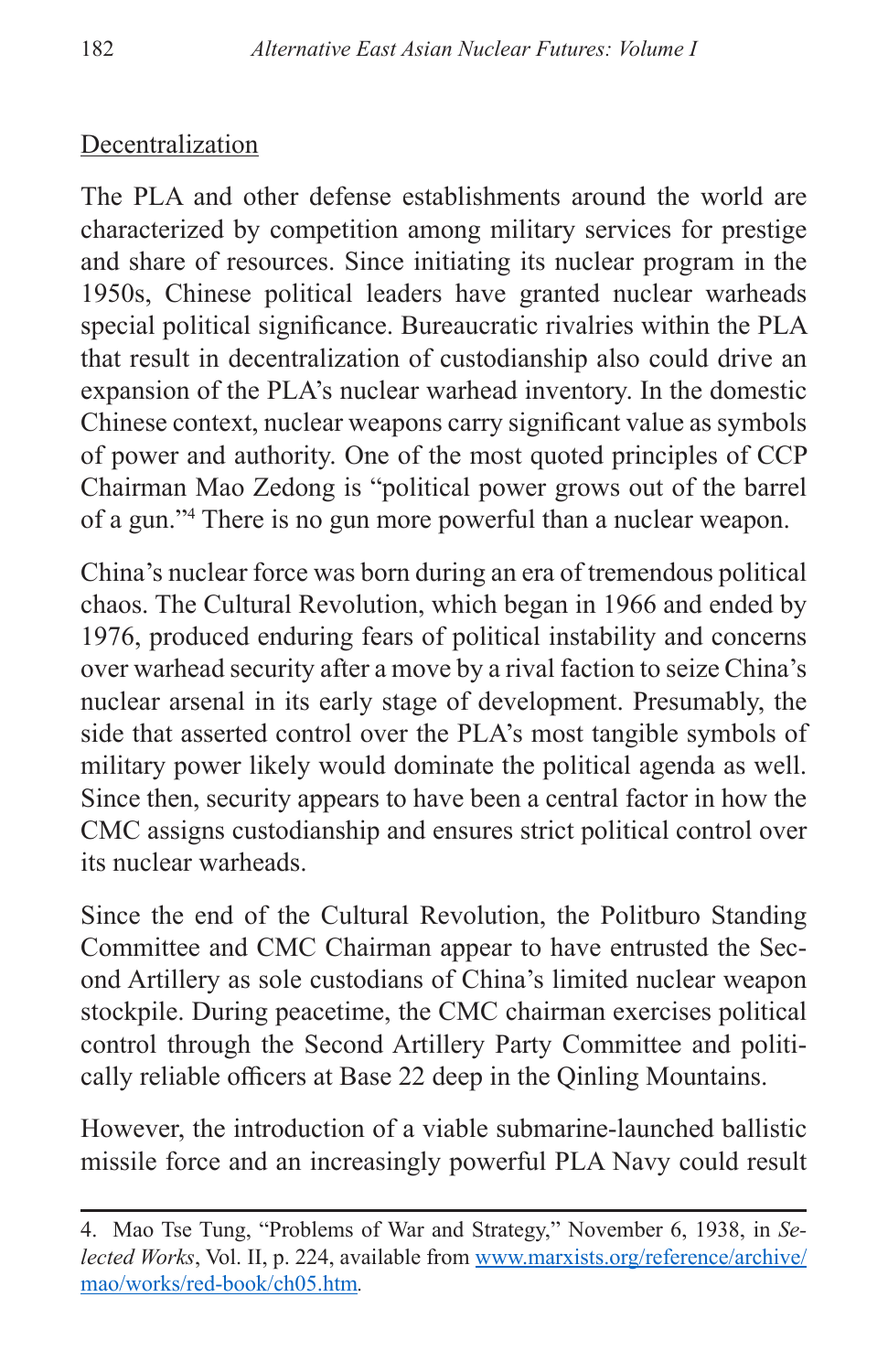in decentralization of warhead custodianship. Whether or not the Navy has or will manage an independent inventory of nuclear warheads cannot be determined at the current time based on available information. A specialized unit under the Second Artillery's Base 22 could manage warheads on behalf of Navy submarine force during peacetime. Upon CMC orders, Base 22 could deliver warheads for integration with submarine launched ballistic missiles for training purposes or in a crisis situation. Alternatively, the PLA Navy may seek independent peacetime custodianship. Specialized nuclear warhead transport units subordinate to the two PLA Navy submarine bases have been noted. Navy peacetime custodianship could create pressures for the PLA Air Force for similar responsibilities, and perhaps for missile bases within the Second Artillery who advocate for greater peacetime custodian responsibilities.

#### *Conclusion: A Notional Pathway to an Expanded Force*

A notional PLA pathway to nuclear parity would be marked by administrative issues associated with acquisition management, adjustments in China's civilian engineering R&D and production, and adjustments to operational infrastructure. Decentralization of nuclear warhead custodianship may be accompanied by new organizational responsibilities for requirements development and acquisition management.

Without a dedicated staff familiar with nuclear strategy and operations, the CMC likely delegates PLA-wide nuclear force planning and acquisition management to Second Artillery.<sup>5</sup> The intellectual center of Second Artillery's long-term nuclear force planning resides within its Equipment Department. The Second Artillery Equipment Department also is responsible for managing individual

<sup>5.</sup> In 1993, Second Artillery published guidelines outlining coordination procedures for nuclear warhead R&D. The Second Artillery guidelines (GJB-1568- 1992), Nuclear Warhead R&D Coordination Procedures and Requirements (核 弹头研制协调程序及要求), are classified and unavailable.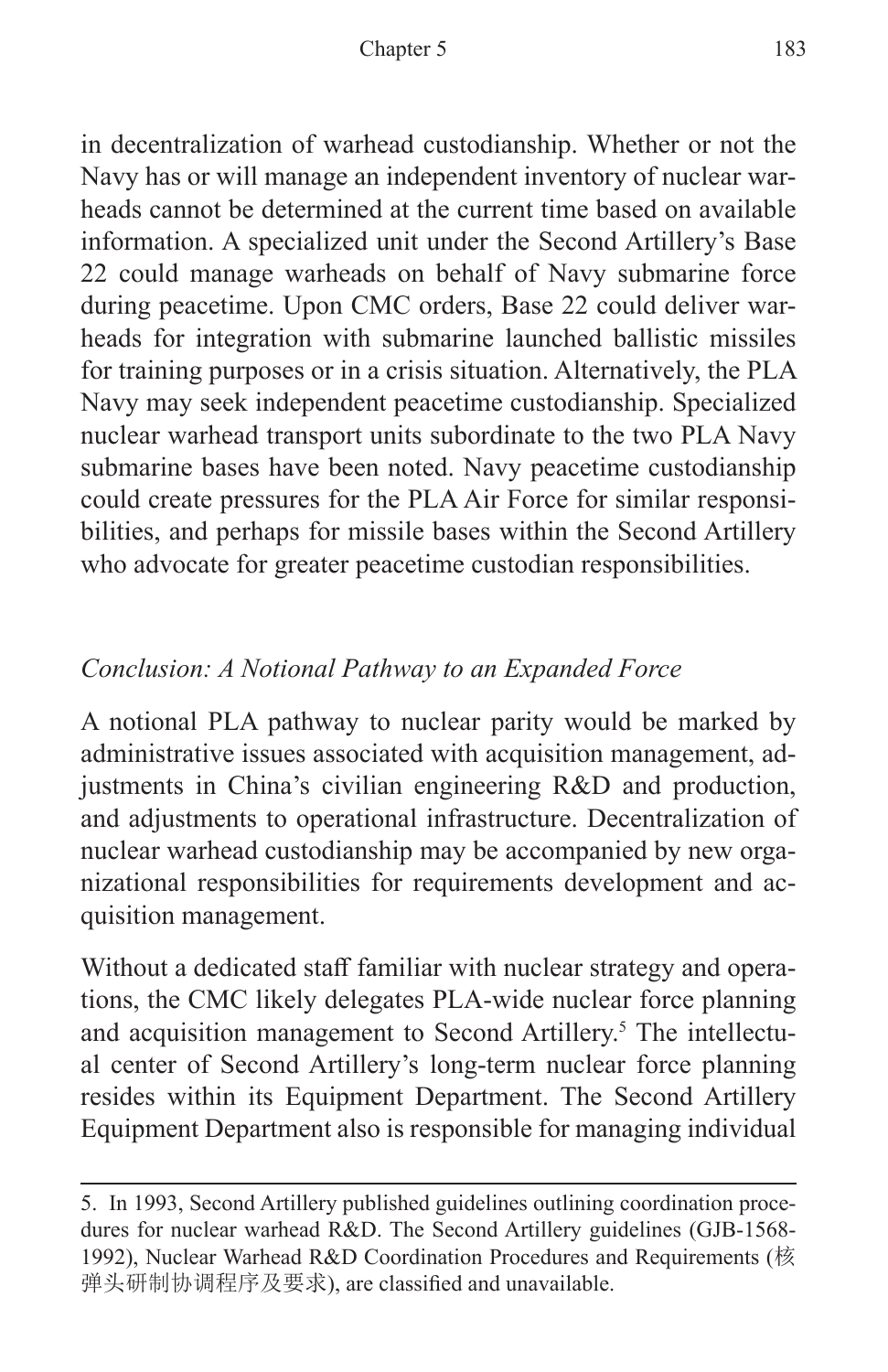programs. Strategic weapon systems are developed and acquired in three phases: 1) concept development and program validation; 2) system engineering R&D; and 3) and design finalization and low rate initial production.

The Second Artillery works closely with the GAD in leveraging national-level technology development programs and ensuring the production of safe and reliable warheads and components. The GAD develops, coordinates, and oversees broad defense acquisition and technology policies for the CMC.<sup>6</sup> GAD supports Second Artillery program managers in the detailed design, engineering development, and manufacturing of nuclear warheads. GAD manages allocation of resources directed toward basic and applied defense technologies, including potential future nuclear-related technologies.

GAD and the civilian authorities responsible for defense industrial enterprises jointly oversee the CAEP. CAEP is responsible for nuclear warhead design, engineering R&D, and manufacturing. Research institutes under CAEP manage a complex supply chain that includes power supplies, firing/safing switches, high explosives, deuterium,

<sup>6.</sup> GAD was created in a reorganization in 1998 intended to address shortcomings in oversight of defense technology development. Its predecessor, the Commission for Science, Technology, and Industry for National Defense (COSTIND), was split into military and civilian functions, with the General Armaments Department absorbing defense acquisition functions of COSTIND and GSD Equipment Bureau. For background, see Harlan W. Jencks, "COSTIND Is Dead, Long Live COSTIND!: Restructuring China's Defense Scientific, Technical, And Industrial Sector," in James C. Mulvenon and Richard H. Yang, eds., *The People's Liberation Army in the Information Age,* Santa Monica, CA: RAND Corporation, 2004, pp. 59-77; Evan S. Medeiros, Roger Cliff, Keith Crane, and James C. Mulvenon, *A New Direction for China's Defense Industry*, Santa Monica, CA: RAND Corporation, 2005, available from [www.rand.org/pubs/monographs/2005/](www.rand.org/pubs/monographs/2005/RAND_MG334.pdf) [RAND\\_MG334.pdf](www.rand.org/pubs/monographs/2005/RAND_MG334.pdf). The GAD Comprehensive Planning Department (综合计划 部) probably is responsible for overall acquisition planning and policy. Bureaus within the GAD Service probably function as coordinating bodies. For a good GAD overview, see Harlan Jencks, "The General Armament Department," in James Mulvenon and Andrew N.D. Yang, eds., *The PLA As Organization*, Arlington, VA: RAND Corporation, 2002, pp.273-308, available from [www.rand.org/](www.rand.org/content/dam/rand/pubs/conf_proceedings/2008/CF182part1.pdf) [content/dam/rand/pubs/conf\\_proceedings/2008/CF182part1.pdf.](www.rand.org/content/dam/rand/pubs/conf_proceedings/2008/CF182part1.pdf)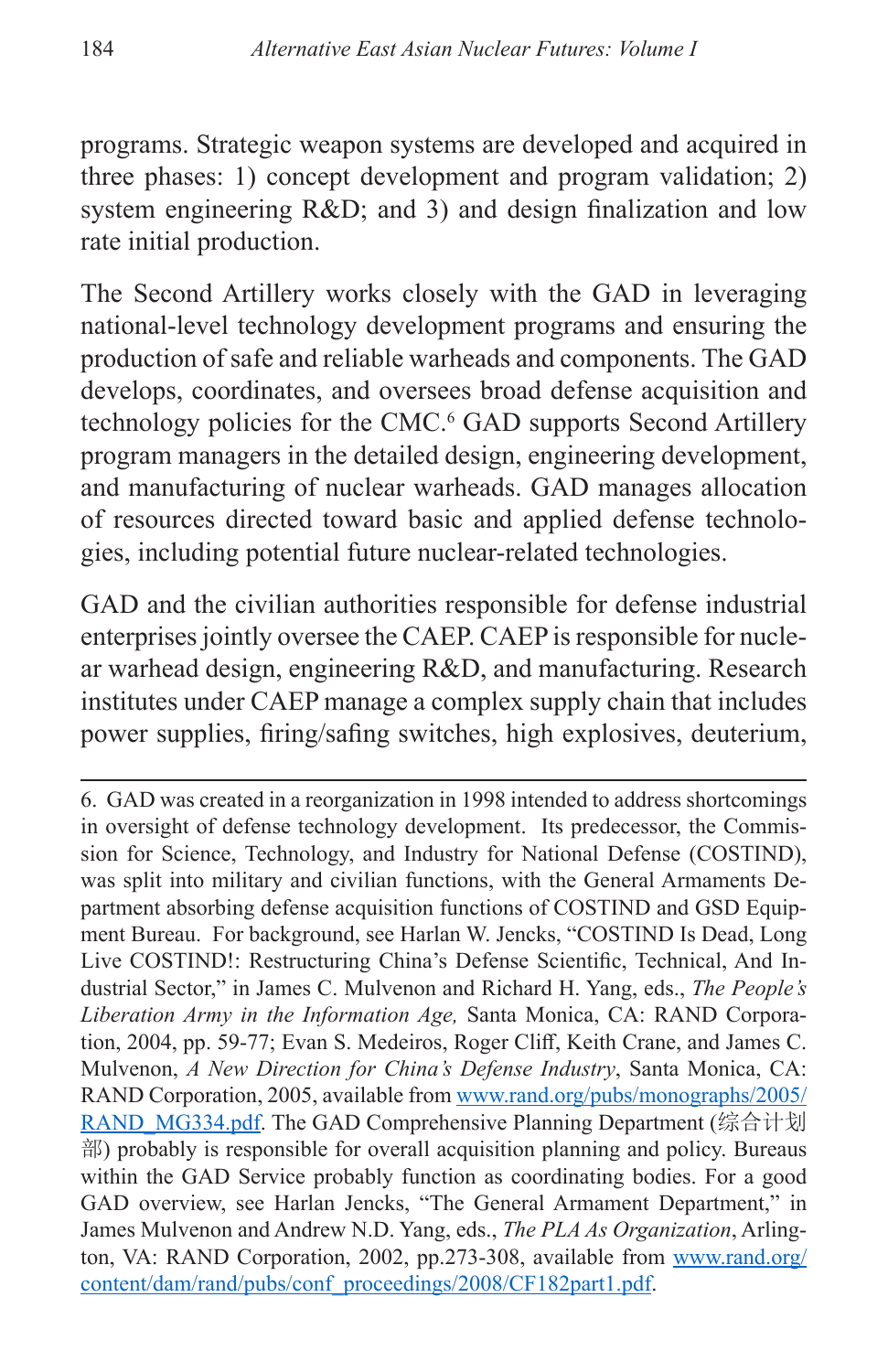tritium, neutron sources, environmental sensing devices, detonators, pits, etc.

CAEP's existing engineering R&D and manufacturing infrastructure likely could support expanded production with minimal adjustment. With support from CMC and State Council, fissile material probably would not be a limiting factor. Assessments of China's existing nuclear warhead inventory have in large part been based upon estimates of plutonium production and reserves. In 2009 testimony, the DIA assessed that "China likely has produced enough weapon-grade fissile material to meet its needs for the immediate future."7 The International Panel on Fissile Materials estimates that China's two production facilities at Jiuquan and Guangyuan have produced about 20 tons of highly enriched uranium and two tons of weapon-grade plutonium.<sup>8</sup>

The Second Artillery's basic operational infrastructure likely would require minimal adjustment should political authorities decide to expand China's nuclear force posture. A conventional missile brigade currently consists of six battalions, each equipped with six launchers, for a total of 36 launchers. Nuclear-capable brigades equipped with medium, intermediate, and intercontinental range missiles also consist of six battalions, each with at least one launcher or silo. Presumably, at least one missile and one warhead are programmed and available per launch platform. An expansion of China's nuclear force, or rush to parity with U.S. and Russian nuclear forces, could be achieved by adjusting existing nuclear brigade-level force structures along similar lines as conventional missile brigades (eg., 36 launchers per brigade vice current six-

<sup>7.</sup> Michael D. Maples, Director of the Defense Intelligence Agency, "Annual Threat Assessment," statement at "Current and Future Worldwide Threats," Hearing before the Committee on Armed Services, U.S. Senate, 111th Cong., March 10, 2009, available from [https://fas.org/irp/congress/2009\\_hr/031009maples.pdf](https://fas.org/irp/congress/2009_hr/031009maples.pdf)*.*

<sup>8. &</sup>quot;Global Fissile Material Report 2010," Princeton, NJ: International Panel on Fissile Materials, December 2010, p. 98, available from [http://fissilematerials.](http://fissilematerials.org/library/gfmr10.pdf) [org/library/gfmr10.pdf.](http://fissilematerials.org/library/gfmr10.pdf)